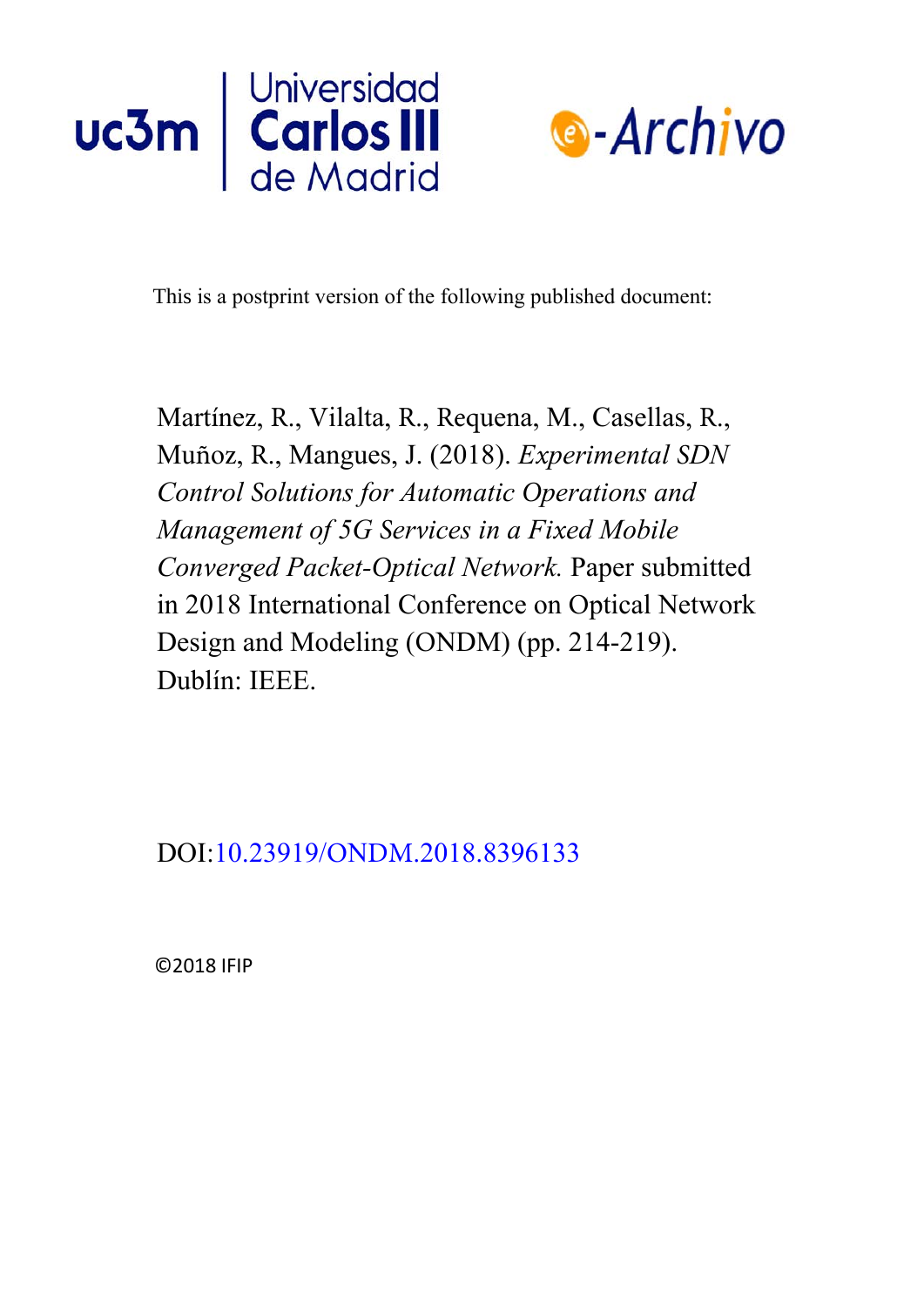# Experimental SDN Control Solutions for Automatic Operations and Management of 5G Services in a Fixed Mobile Converged Packet-Optical Network

*(invited paper)*

Ricardo Martínez, Ricard Vilalta, Manuel Requena, Ramon Casellas, Raül Muñoz and Josep Mangues CTTC – Communication Networks Division Av. Carl Friedrich Gauss, 7, 08860 Castelldefels, Spain ricardo.martinez@cttc.es

*Abstract***— 5G networks will impose network operators to accommodate services demanding heterogeneous and stringent requirements in terms of increased bandwidth, reduced latency, higher availability, etc. as well as enabling emerging capabilities such as slicing. Operators will be then forced to make notable investments in their infrastructure but the revenue is not envisaged to be proportional. Thereby, operators are seeking for more cost-effective solutions to keep their competitiveness. An appealing solution is to integrate all (broadband) services including both fixed and mobile in a convergent way. This is referred to as Fixed Mobile Convergence (FMC). FMC allows seamlessly serving any kind of access service over the same network infrastructure (access, aggregation and core) and relying on common set of control and operation functions. To this end, FMC leverages the benefits provided by Software Defined Networking (SDN) and Network Function Virtualization (NFV). First, we discuss some of the explored FMC solutions and technologies, from both structural and functional perspectives Next, focusing on a Multi-Layer (Packet and Optical) Aggregation Network, we report two implemented and experimentally validated SDN/NFV orchestration architectures providing feasible FMC to address upcoming 5G challenges.** 

#### *Keywords— FMC, 5G, SDN and NFV, Multi-Layer Networks.*

#### I. INTRODUCTION

The upcoming *5G networks* will bring advanced services with stringent requirements: increased data rate (100x compared) to 4G data rates at cell edge), enhanced end-to-end latency (10 ms or less), enhanced energy efficiency, massive connectivity with strict quality of service (QoS) levels, etc. [1]. 5G services are sorted into three main communications types: i*) enhanced mobile broadband* (eMBB), ii) *massive machine type communications* (mMTC) and iii) *ultra-reliable low latency communications* (uRLLC). Fig. 1 (a) qualitatively illustrates the heterogeneity and impact on different requirements of such service types. The service being more bandwidth-hungry is eMBB; uRLLC requires connections with extremely low latencies used for delay-sensitive applications, such as gaming or automotive services. Finally, mMTC will impose handling a high connection density, that is a very large number of connections need to be handled in a reduced area.

The above connection types and service requirements of 5G will notably challenge network operators at the time of accommodating them in their infrastructures in a cost-effective

manner. That is, operators are seeking for strategies aiming at reducing both CapEx (i.e., investments) and OpEx (control functions and operations). To do that, it is widely agreed that 5G services must be supported over the same infrastructure and managed by a common pool of control elements and functions (e.g., unified control and management, authentication, authorization and accounting, etc.). In light of this, converging (mostly mobile) 5G services with traditional broadband fixed services (like FTTH) is seen as a very plausible scenario. The rationale behind this is that despite operators see that fulfilling 5G service requirements entail a notable network transformation, the expected revenue for doing that will not be proportional. Thereby, the most economically-viable solution is to lower the Total Cost of Ownership (TCO) to keep operator's competiveness. Integrating all 5G, and especially broadband mobile and fixed services is essential and this is referred to as *Fixed Mobile Convergence* (FMC) [1][2].



Fig. 1. (a) 5G service requirements; (b) FMC infrastructure supporting 5G

FMC embraces two convergence types: i) unifying their equipment and technologies in the different network segments (i.e., access, aggregation and core) and, ii) integrating the management as well as operations and business systems [3]. Both *convergence* approaches were recently explored and validated in the context of the EU FP7 COMBO project [4]. In this project, the first convergence type was termed as *structural convergence,* whilst the second one was named as *functional convergence.* Both FMC solutions can leverage the appealing features in terms of flexibility, agility, cost-efficiency, etc. brought by current networking trends (envisioned as essential for the 5G), such as the Software Defined Networking (SDN) and the Network Function Virtualization (NFV) [3].

SDN deals with a logically centralized control (relying on standard open interfaces) of the data plane infrastructure, i.e., Radio Access Network (RAN), Passive Optical Networks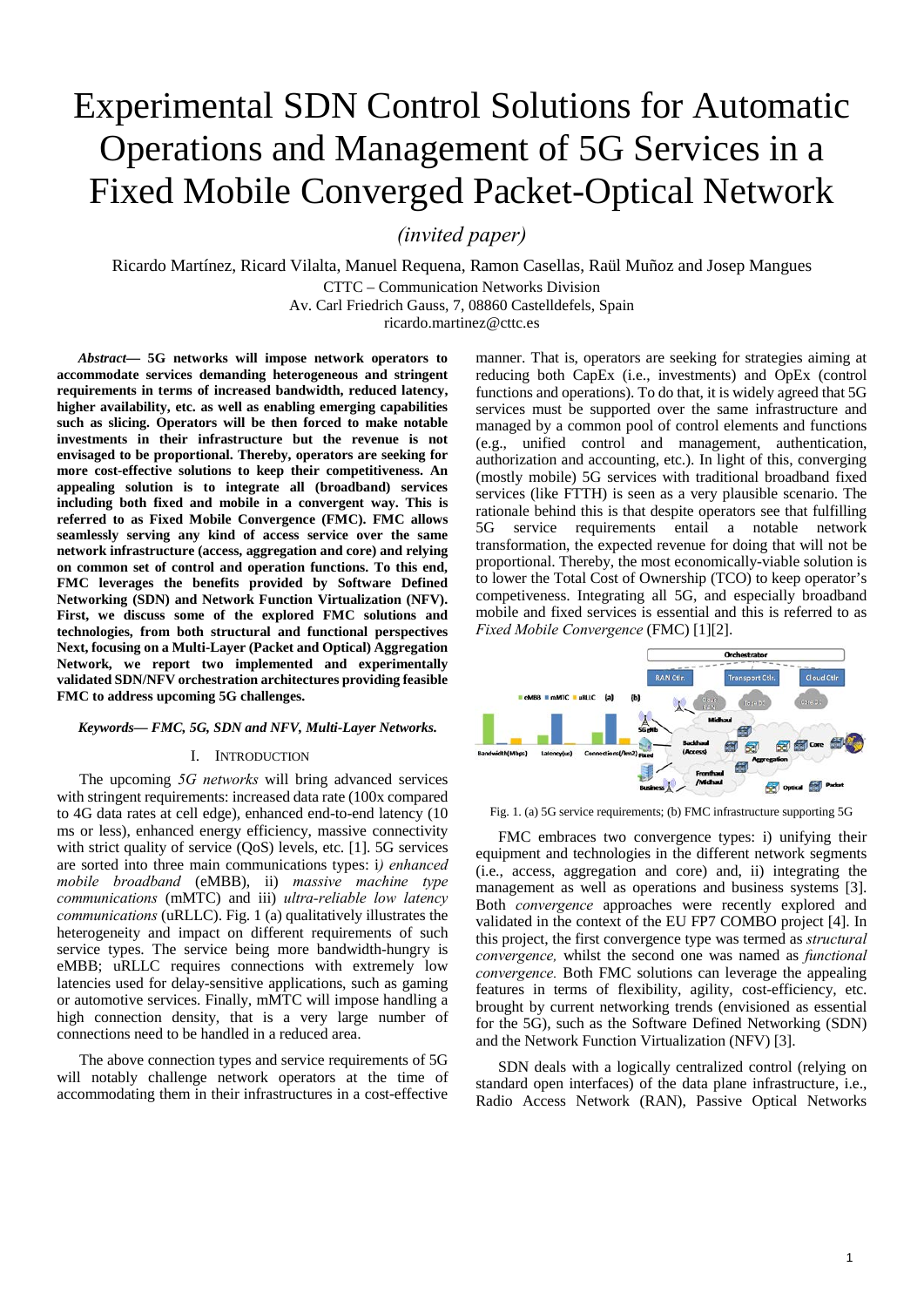(PON) solutions, packet and optical switches, etc. This provides automatic and unified programmability of the underlying network relying on abstracted data plane information. Thus, the traditional lack of interaction between different network segments and technologies such as mobile and transport layers can be overpassed [5]. Indeed, mobile, fixed and transport layers has traditionally evolved independently which in turn does increase the TCO. Additionally, the cumbersome vendor lock-in can be removed favouring multi-vendor network scenarios.

On the other hand, NFV relies on exploiting cloud/IT virtualization techniques to enable network functions such as the mobile Evolved Packet Core (EPC), Border Network Gateway (BNG), Central Unit (CU), etc., which typically are allocated in dedicated hardware, to be run on the cloud as Virtual Network Functions (VNFs) [6]. This concept also favours reducing the TCO. Specifically, VNFs can be executed within Data Centers (DCs) (in Virtual Machines, VMs, or containers) and may be applicable to any data plane packet processing as well as control function comprised in fixed and/or mobile infrastructures [7][8].

Both SDN and NFV concepts allow operators offering emerging 5G capabilities, such as the *network slicing* [9][10]. Slicing provides, on the one hand, network virtualization, which exploits SDN abstraction capabilities to partition the physical infrastructure and compose multiple (logical) and isolated infrastructures (i.e., *multi-tenancy*). On the other hand, slicing also offers the allocation, tailoring and configuration of (virtualized) network functions required for a specific service relying on NFV. Required VNFs for a service could be deployed in DCs located at different FMC infrastructure locations depending on the service requirements. Therefore, slicing is also an enabler of FMC to accommodate over a common infrastructure heterogeneous services such as Mobile (Virtual) Network Operators (MVNO) or those related to the vertical industries (e.g., eHealth, Industry4.0, etc.) [11].

Herein we report some implementations and experimental validations we conducted addressing specific 5G and FMC objectives within an aggregation (backhaul) network segment. We consider a multi-layer network (MLN) infrastructure formed by both packet and optical switching and controlled by a transport SDN instance. This allows coping with both the envisaged tremendous growth of data traffic (specially eMBB), exploiting packet statistical multiplexing and huge optical capacity, as well as the expected high dynamicity and stringent requirements of both eMBB and uRLLC leveraging SDN flexibility and programmability. Finally, slicing is also explored where the abstraction and virtualization of the MLN is combined with NFV to specifically offer dynamic deployment of virtual backhaul transport for multiple MVNO demands.

The remainder of this paper is as follows. In Section II, we present a general FMC network architecture for 5G with special focus on access and aggregation segments, which will be the most impacted by 5G requirements. Section III addresses an implemented SDN-based orchestrator for dynamically serving both fixed and mobile broadband communications within an aggregation MLN. In Section IV, it is detailed an SDN/NFV orchestration solution providing dynamic composition of virtual backhaul infrastructures over a MLN for different MVNOs along with deploying VNFs (e.g., for EPC functions) at DCs. Finally, Section V concludes this work.

## II. FMC ARCHITECTURES IN SUPPORT OF 5G SERVICES

Figure 1 (b) depicts a general SDN/NFV network architecture conceived to face up the challenges imposed by 5G. As mentioned, the goal pursued by network operators is to adopt a sufficiently flexible network solution satisfying both the dramatic growth and extreme dynamicity of 5G data traffic whilst reducing the TCO. In this scenario, FMC becomes very relevant, providing the integration of broadband communications via structural and functional convergence approaches. In the following, structural FMC solutions and technologies within both access and aggregation networks are reported. Next, SDN and NFV control and orchestration systems are discussed, paving the way not only for supporting 5G operations but also for addressing functional FMC approaches.

#### *A. Access and Aggregation Networks for FMC*

In the access domain, one of the most appealing convergence strategies relies on leveraging existing FTTH. Traditionally, such a deployment (in addition to the fiber to the cabinet, FTTC) were/are rolled out for delivering fixed broadband services. Nonetheless, to address the expected increase of densification of macro and small cells along with coping with the growth of 5G data traffic (eMBB, uRLLC and mMTC), the existing FTTH/FTTC infrastructure can be reused to foster structural FMC [3][12]. In this context, different RAN architectures (e.g., traditional backhaul, fronthaul, midhaul) have been proposed presenting their own functional split between Distributed Unit (DU) and CU This in turn impacts on the necessities (e.g., data rate and delay) to be dealt with by the optical fiber connectivity [13]. In all these RAN architectures, the purpose is to rely on FTTx technologies. Two of the most promising technologies to achieve that rely on the Wavelength Division Multiplexing (WDM) systems. This allows leveraging intrinsic WDM advantages, such as good scalability, low latency and commercial availability. Specifically, the current solutions being proposed are NGPON2 (using point-to-point WDM links) and wavelength-routed (WR) WDM PON [3].

In the aggregation domain, the primary objective is to aggregate and transport traffic towards adjacent network segments or DCs (Edge DC in Fig. 1 (b)). Aggregation decisions must be made considering not only the efficient capacity usage, but also the service needs (e.g., latency). From the data plane perspective, an interesting aggregation approach is based on MLN. MLN takes advantage of both worlds: packet switching (e.g., MPLS) providing finer granularity and statistical multiplexing, and optical networks (fixed or flexi-grid WDM networks) offering huge transport capacity. Thus, packets flows arriving from mobile or fixed access networks are groomed and transported over a common aggregation infrastructure [14]. Consequently, detailed MLN capabilities lead to attain an efficient use of all the network resources (packet ports, link bandwidth, optical transceiver and spectrum) which in turn enables relaxing the increasing pressure to operators for accommodating the expected traffic growth.

#### *B. SDN/NFV Control and Orchestration for FMC*

Both SDN and NFV lead to speed up and to attain the functional FMC objectives, i.e., defining a set of generic network functions being applicable regardless of the access connectivity. Such functions cover [16]: i) a common mechanism to authenticate users / subscribers by managing the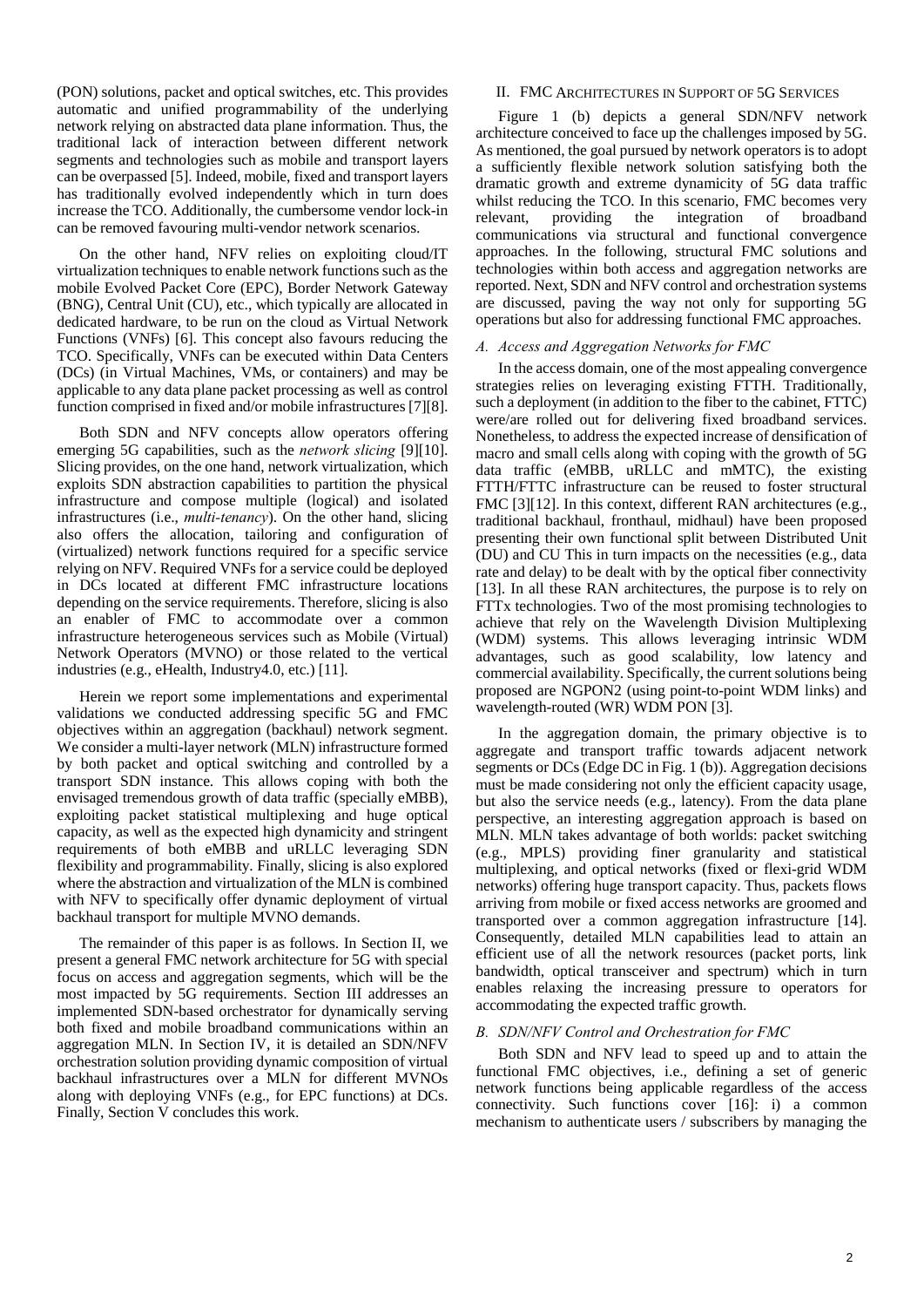session regardless of the access network; ii) advanced interface selection and routing to provide enhanced data path decisions for controlled offloading, load balancing on multiple data paths and smooth handover between access technologies. The EU FP7 COMBO project [4] studied both functional FMC solutions, which were validated under the concept of the Universal Access Gateway (UAG) [16]. The UAG is a functional element (defined within the COMBO project) that allows terminating data flows from different access technologies. The implementation of the UAG used both SDN and NFV. Specifically, the unified authentication was deployed as a VNF hosted in the UAG cloud and referred to as universal authentication. Other instantiated UAG's VNFs supported multiple virtual EPC (vEPC) implementations addressing slicing capabilities. Finally, all flows in the UAG were programmed by an SDN controller.

In general, SDN/NFV control and orchestration provides the required framework to automate network service management involving heterogeneous physical and virtual functions and resources throughout different domains and technologies, as depicted in Fig. 1 (b). That is, a unified and coordinated system (relying on common interfaces and APIs) can dynamically accommodate any type of 5G service over the underlying FMC and Cloud infrastructure. To this end, the orchestration follows a modular *tree structure* (or hierarchical) where a dedicated controller programs a set of resources (network and cloud) within a domain [17]. The orchestrator using an abstracted view of the underlying resources commands those controllers to, from an end-to-end perspective, create, update and release services. Controllers are assigned on per segment/domain or technology basis [16]. In Fig. 1 (b), a dedicated controller handles separately the RAN, the MLN aggregation / transport, and the DCs (Cloud RAN, Edge and Core). This architecture is highly scalable and flexible and allows supporting cross-domain strategies for functional FMC goals: traffic offloading, re-optimization, load balancing. In the next two Sections we report two experimental validations led by CTTC demonstrating the feasibility of applying SDN/NFV orchestration to attain: i) unified transport of fixed and mobile data flows over an aggregation MLN; ii) dynamic deployment of virtual backhaul tenants in support of 5G slicing for MVNO demands.

## III. SDN ORCHESTRATION OF AGGREGATION MLN FOR FIXED AND MOBILE SERVICES

This section addresses an implemented SDN orchestrator to automatically and seamlessly configure an aggregation MLN. First, it is presented the targeted scenario and how FMC objectives are achieved. Next, it is detailed the designed and deployed SDN orchestrator with the conducted validation.

## *A. Targeted Scenario*

Figure 2 illustrates an FMC scenario focusing on an SDNorchestrated aggregation MLN. Fixed and mobile services arrive to the access-aggregation bordering nodes. According to their service requirements (bandwidth and latency), they are groomed and transported towards either the core (e.g., Core DC) or forwarded to VNFs running at the Edge DC. In the example, both (blue) mobile and (green) fixed services, assumed to need similar requirements in terms of bandwidth (e.g., eMBB) are grouped and jointly transported over an optical tunnel towards their respective gateways (i.e., vEPC and vBNG) located at the Core DC. On the other hand, (red) mobile service with stringent latency requirement (uRLLC) is forwarded towards the gateway and application (vEPC and CDN) at the Edge DC exploiting the advantages of Multi-Access Edge Computing (MEC) [18].



Fig. 2. Multiple fixed and mobile services in a converged MLN

To do the above in a dynamic fashion, the SDN orchestrator coordinates the configuration of all the network technologies forming the MLN. This requires awareness of: i) (abstracted) view of the resource status (i.e., packet ports, topology, optical link bandwidth, virtual packet link bandwidth); ii) the service requirements. Thus, the SDN orchestrator can accommodate and re-optimize requested and exiting services favouring grooming strategies to attain the most efficient use of all resources.

#### *B. Deployed SDN Orchestrator*

The architecture of the SDN orchestrator within the aggregation MLN is shown in Fig. 3 (a). The key architectural element is the Application Based Network Orchestrator (ABNO) [19]. The ABNO coordinates the set of controllers assigned for each technology (packet and optical) to provide end-to-end connectivity. Thus, the ABNO operates as a frontend for receiving and processing incoming (fixed or mobile) service requests. This element then coordinates/triggers the rest of the involved functions to eventually come up with the computation and programmability of the MLN [20].

In the example, the EPC's Mobility Management Entity (MME) after negotiating (out-of-band) the establishment of a new mobile service (Bearer), commands via a REST API the request for backhauling the service between the 5G ENb and the core gateway (SGW/PGW). The REST API message contains:

- *Endpoints*: IP addresses of both ENb and SGW/PGW
- *Transport Laver*: the requested packet service (MPLS)
- *Service Requirements*: bandwidth (bit/s) and latency (ms)
- *Tunnel Endpoint Identifiers* (TEID) identify the mobile service (Bearer) between the ENb and the core gateways.



Fig. 3. (a) SDN orchestrator architecture for MLN supporting FMC services. (b) Workflow for dynamically creating a new mobile service.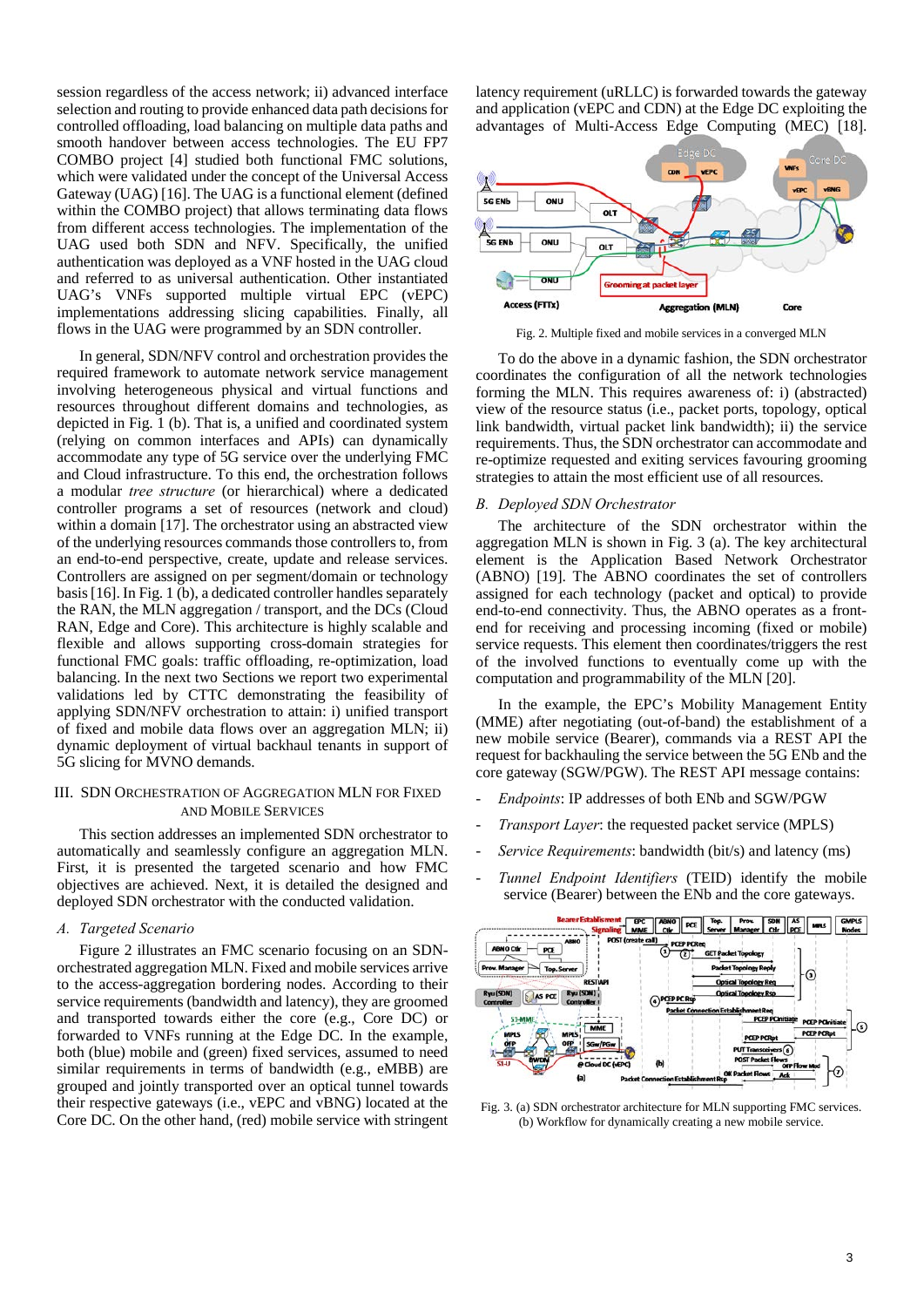The ABNO's Path Computation Element (PCE) computes MLN paths. As said, besides dealing with the demanded QoS requirements of the bearers the path computation is done to attain the most efficient use of network resources via grooming strategies. This requires the PCE having a (abstracted) view of network resources and topology being gathered by the Topology Server. This information is retrieved using a REST API for the packet domain and TCP/BGP-LS for the optical domain.

The Provisioning Manager coordinates via REST API the SDN controllers for each domain. In our setup, two SDN packet controllers (relying on Ryu implementation) and an Active Stateful (AS) PCE are used for handling packet and optical domains, respectively. The SDN controllers for the packet domains use OpenFlow protocol for the configuration. On the other hand, the optical domain is controlled combining the AS PCE (for computing and instantiating the connection) with a distributed GMPLS control plane. Last but not least, the Provisioning Manager also configures the optical transceivers (XFPs) at the MPLS nodes via a REST API selecting the nominal DWDM frequency. The experimental setup uses the LTE/EPC network provided by the ns-3 LENA emulator [21].

#### *C. Experimental Validation*

To create a new mobile service (Bearer), first the EPC's MME allocates the TEID and provides it to the 5G ENb in the connection establishment. This TEID carried into the GPRS Tunnelling Protocol (GTP-U) identifies a particular Bearer. In our approach, we associate the Bearer's TEID to a particular and unused MPLS tag at the packet nodes connected to both the cell site and the core gateways. The selected MPLS tags allows steering the traffic towards the Bearer's termination: Edge DC or Core DCs hosting vEPC user plane functions. For instance, for uRLLC services data traffic is forwarded to the Edge DC leveraging the MEC advantages.

Fig. 3 (b) depicts the workflow of the exchanged messages among: ABNO functions, packet SDN controllers, AS PCE and GMPLS control instances. The outcome is the end-to-end configuration of the whole MLN to carry a new mobile service. The triggering message (with the allocated TEID) is sent by the MME via a REST API (step 1 in Fig. 3 (b)). The message exchange is shown in Fig. 4. The message is processed by the ABNO controller which requests to the PCE (*PCEP PCReq*) the MLN computation (step 2). To do that, the PCE retrieves an updated view of the whole network (packet and optical layers) using the Topology Manager (step 3). If a feasible path is found fulfilling connection demands, a response (*PCEP PCRsp*) is returned to the ABNO controller (step 4).

The computed MLN path establishment is then triggered by the ABNO controller sending the *Packet Connection Establishment Req* message (REST API) to the Provisioning Manager. This message carries the computed path (i.e., nodes, links and resources) along with specific mobile service information, namely, the 5G ENB and SGW/PGW IPv4 addresses and TEIDs. In the MLN, the resulting packet paths transporting the mobile service may require first the establishment of optical tunnels to connect bordering MPLS switches. In this situation, an optical tunnel is configured (step 5) by combining the AS PCE and the distributed GMPLS control plane governing each involved optical node. Additionally, the optical transceivers at both endpoint packet nodes of the optical

tunnel are configured (step 6) via REST API. Conversely, if the establishment of a new MPLS packet connection does not need to set up firstly an optical tunnel, the packet connection reuses existing optical tunnels with available bandwidth which favors grooming objectives. In other words, the path computation resorts on the virtual network topology derived from previously created optical connections. Consequently, steps 5 and 6 are not conducted. Finally, the computed MPLS path is established configuring the respective MPLS switches via OpenFlow [20].

|  | Source      | Destination Protocc Info |             |                                                                            |
|--|-------------|--------------------------|-------------|----------------------------------------------------------------------------|
|  | $-$ EPC-MME | ABNO-Ctlr                | <b>HTTP</b> | POST /restconf/config/calls/call/call_1 HTTP/1.1 (application/json) (1)    |
|  | ABNO-Ctlr   | PCE                      | PCEP        | $\overline{2}$<br>PATH COMPUTATION REQUEST MESSAGE                         |
|  | ABNO-Ctlr   | SDN Pkt Ctl HTTP         |             | GET /v1.0/topology/links HTTP/1.1                                          |
|  | ABNO-Ctlr   | SDN Pkt Ctl HTTP         |             | GET /v1.0/topology/switches HTTP/1.1                                       |
|  | ABNO-Ctlr   | PCE                      | TCP         | 41052-8881 [SYN] Seq=0 Win=29200 Len=0 MSS=1460 SACK PERM=1 TSval=91055338 |
|  | PCE         | ABNO-Ctlr                | PCEP        | PATH COMPUTATION REPLY MESSAGE(4)                                          |
|  | ABNO-Ctlr   | AS PCE                   | PCEP        | Unknown Message (12).<br>5                                                 |
|  | AS PCE      | ABNO-Ctlr                | PCEP        | Unknown Message (10).                                                      |
|  | ABNO-Ctlr   | Transceiver HTTP         |             | PUT /set channel HTTP/1.1 (application/json)                               |
|  | ABNO-Ctlr   | Transceiver HTTP         |             | 6<br>PUT /set channel HTTP/1.1 (application/json)                          |
|  | ABNO-Ctlr   | SDN Pkt Ctl HTTP         |             | POST /stats/flowentry/add HTTP/1.1 (application/json)                      |
|  | ABNO-Ctlr   | SDN Pkt Ctl HTTP         |             | POST /stats/flowentry/add HTTP/1.1 (application/json)                      |

Fig. 4. Captured set of control messages exchanged between EPC and ABNO.

## IV. SDN/NFV ORCHESTRATION SUPPORTING DYNAMIC DEPLOYMENT OF MVNO

5G slicing allows operators owning the physical infrastructure to dynamically offer isolated and tailored tenants over it to accommodate a myriad of heterogeneous services such as, vertical industries or MVNO. In this section, it is described an SDN/NFV orchestration which processes, computes and deploys virtual packet backhaul networks for supporting MVNO's infrastructure. Each virtual backhaul is independently controlled by a virtualized SDN (vSDN) controller deployed in the cloud. The system is completed enabling the deployment of MVNO's EPC functions as VNFs into the Cloud DC.

## *A. Targeted Scenario*

Figure 5 depicts an example of the targeted deployment of multiple independent (virtual) backhaul tenants over a common physical aggregation MLN. The virtual backhaul connects both the MVNO's RAN to the Core DC domain where VNFs for both vEPC and vSDN are instantiated. We assume that each MVNO owns its RAN, i.e. it is not part of the conducted slicing.



Fig. 5. Physical MLN connecting RANs and Core DC and abstracted view of backhaul network per MVNO.

An MVNO dynamically requests the creation and/or updating of its backhaul tenant according to the mobile traffic demands (e.g., envisaged eMBB) specifying the EPC needs deployed as VNFs. Besides computing and deploying that, a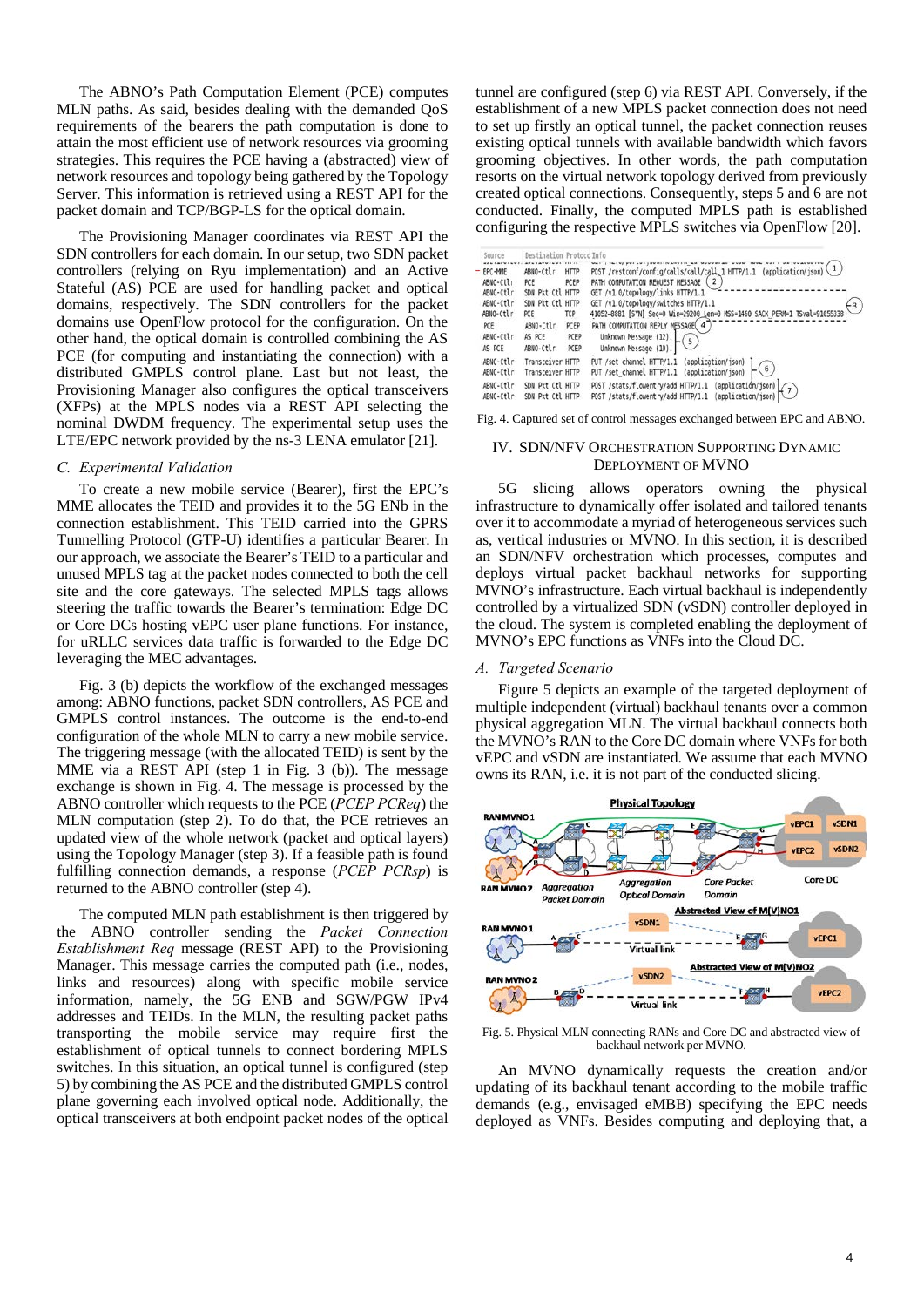vSDN controller is instantiated enabling the requesting MVNO to control Bearers between the RAN and the vEPC. The vSDN controller has an (abstracted) view of the resulting backhaul tenant. The virtual backhaul is formed by a set of (virtual) packet nodes interconnected by virtual links on top of the physical MLN. In the example, for the MVNO1 its backhaul topology is made up of two virtual MPLS packet nodes (abstracted from the aggregation and core packet domains) which are connected by a virtual packet link over the physical aggregation optical domain.

#### *B. Deployed SDN/NFV Orchestrator*

The main building blocks forming the SDN/NFV orchestrator to automatically roll out MVNO's backhaul tenants with their respective DC's VNFs is represented in Fig. 6 (a). The NFV Orchestrator (NFVO) as front-end receives and processes MVNO requests. Such requests, as mentioned above, specify the requirements in terms of: network resources (link bandwidth and connectivity) as well as computing resources (VNFs for vEPC). Accordingly, the NFVO triggers the operations to allocate the demanded resources at both the cloud (DCs) and the MLN. In [6], such resources are aggregated and referred to as NFV Infrastructure (NFVI). For the cloud resources, when a VNF needs to be deployed, the NFVO requests it to the VNF Manager [6] which takes over the VNF lifecycle.



Fig. 6. (a) SDN/NFV orchestration for MVNO backhaul tenants; (b) Workflow creating both backhaul tenant and required VNFs (vEPC and vSDN).

In Fig. 6 (a) (bottom) there are the Core DC and the physical MLN. Observe that dedicated SDN controllers are deployed to configure the network elements of each particular domain: packet and optical and cloud/compute. Specifically, three network controllers are considered: 1) an SDN controller for the (MPLS) packet domain connected to the RAN; 2) an Optical Network Hypervisor (ONH) used for configuring the optical network; 3) an SDN controller for the packet network connected to the DC. Additionally, a Compute Controller is the responsible to create the VMs at the DC where the VNFs will be hosted. These controllers form part of the Virtual Infrastructure Manager (VIM) defined in the ETSI NFV architecture [6].

The Multi-Domain SDN orchestrator (MSO) is a unified network operating system enabling the end-to-end service provisioning across multiple domains. The MSO uses an abstracted view provided by each domain SDN controller. Thus, the MSO operates in a hierarchical way, as controller of controllers following the ABNO architecture (Section III.B).

The Multi-Domain Network Hypervisor (MNH) [22] partitions and aggregates the physical domain resources (i.e., nodes, links, optical spectrum, etc.) into virtual packet resources. Such resources are then interconnected to compose the MVNO's backhaul. Furthermore, the MNH provides to the vSDN controller the topology of each MVNO's backhaul.

The Cloud and Network Orchestrator handles the management of both cloud (VMs) and network resources. It uses a southbound interface (REST API) to basically retrieve (abstracted) network topology, serve connectivity requests, and perform end-to-end path computations. For the cloud resources (VMs and VNFs), the Cloud and Network Orchestrator communicates with the Compute controller. The Cloud and Network Orchestrator is aligned with the functionalities supported by the VIM in the ETSI NFV architecture [5] and hereink is termed as the SDN integrated IT and Network Orchestrator (SINO) [22].

#### *C. Experimental Validation*

Figure 6 (b) shows the implemented workflow among the functional blocks constituting the SDN/NFV orchestrator (SINO). The process is divided into two macroscopic steps:

*Step 1*: The NFVO requests the VNF creation of the vSDN controller (to control via OpenFlow protocol the backhaul tenant) and the vEPC within the DC. These VNF requests are handled by the VNF manager. The VNF Manager communicates with the DC's Compute controller via a REST API, requiring the creation of the VMs (specifying CPU and memory) with the respective operating system image of the VNF implementations. The response determines the IP and MAC addresses of the involved elements and functions: vSDN and vEPC (including PGW, SGW, and MME).

*Step 2*: The backhaul tenant creation entails both allocating the network resources and enabling the connectivity to the created vSDN (in step 1). To do that, the MNH receives and processes the request (including the IP address of the vSDN). The MNH computes, using the abstract packet view of the MLN, the domain sequence to interconnect both the MVNO's RAN and vEPC within the DC. To this end, the service requirements (peak data rate or maximum tolerated latency) are considered. In the physical MLN, it is first necessary for the traversed packet domains to be interconnected via an optical connection triggered by the MSO. That is, the MNH computes a sequenced set of virtual packet nodes that in the physical infrastructure are connected via an optical domain. This configuration is coordinated by the MSO. When the optical connection is set up (using ONH controller), at the packet level, all domains are interconnected. For those packet domains the MSO subsequently requests packet flow provisioning specifying the ingress/egress links to derive the abstracted (virtual) packet node forming the virtual backhaul. This process is performed twice to support bidirectional packet communications within the backhaul tenant. Finally, a notification is sent to the NFVO. At that moment, the vSDN has a view of the virtual backhaul used to transport both mobile control and user plane traffic between the RAN and the vEPC.

Figure 7 (a) depicts the conducted validation through interconnecting (via OpenVPN tunnel) CTTC SDN/NFV orchestrator located at Barcelona, Spain, and the ADVA ONH in Meiningen, Germany. This work was reported in [23]. For the sake of completeness, the validation is only carried out at the control plane level. The SDN controllers for the packet domains were provided by CTTC as well as the vEPC implementation